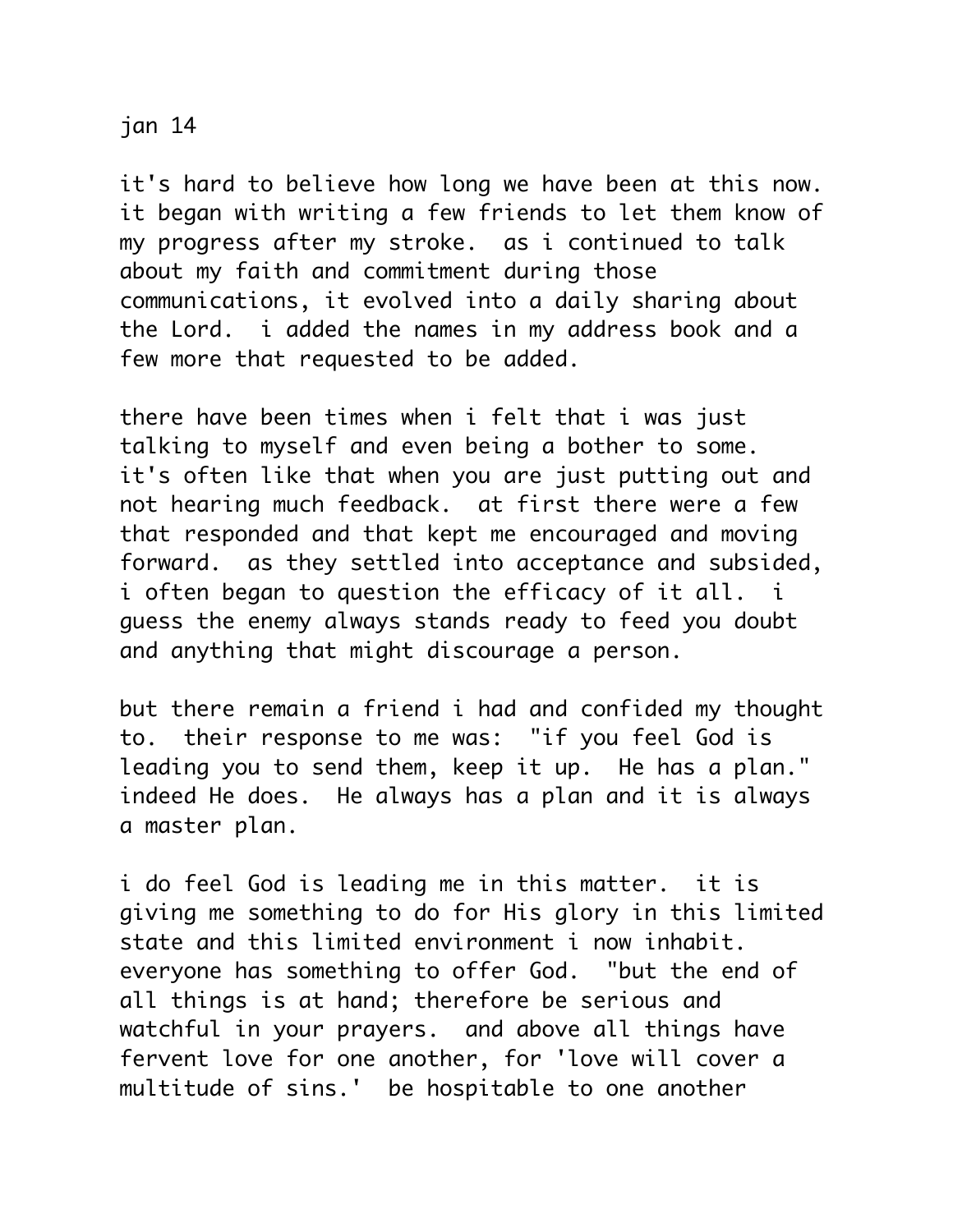without grumbling. as each one has received a gift, minister it to one another, as good stewards of the manifold grace of God. if anyone speaks, let him speak as the oracles of God. if anyone ministers, let him do it as with the ability which God supplies, that in all things God may be glorified through Jesus Christ, to whom belong the glory and the dominion forever and ever. Amen." 1 pet 4:7-11

i say again, "everyone has something to offer God". it may be in the deeds we do or in the support we furnish or in the words we speak. do not bury your talent. do not waste your talent. some may be extraordinary while others seem mundane. i am reminded of akiane kramarik, an american painter and poet. she began drawing at the age of four. kramarik's best-known painting is prince of peace, which she completed at the age of eight. here is an old news clip interviewing her and her parents from 2012. https://www.youtube.com/watch? v=ealRd0XJUq0

we may feel our talent is so much less, and indeed it may be. the fact is, nothing is insignificant to God. it may be just to influence one soul. how much does God value that one soul? so much, He was willing to suffer and more for it. how much can He grow from that one tiny seed that is planted. there is no limit to the multiplication of God. if we will just offer what we can to Him, He will lead us "in the paths of righteousness for His name's sake." psa 23:3

isn't that where we all want to be; in His perfect will? perhaps not so for those who love the darkness, but we are not of those. even that tinge of guilt one